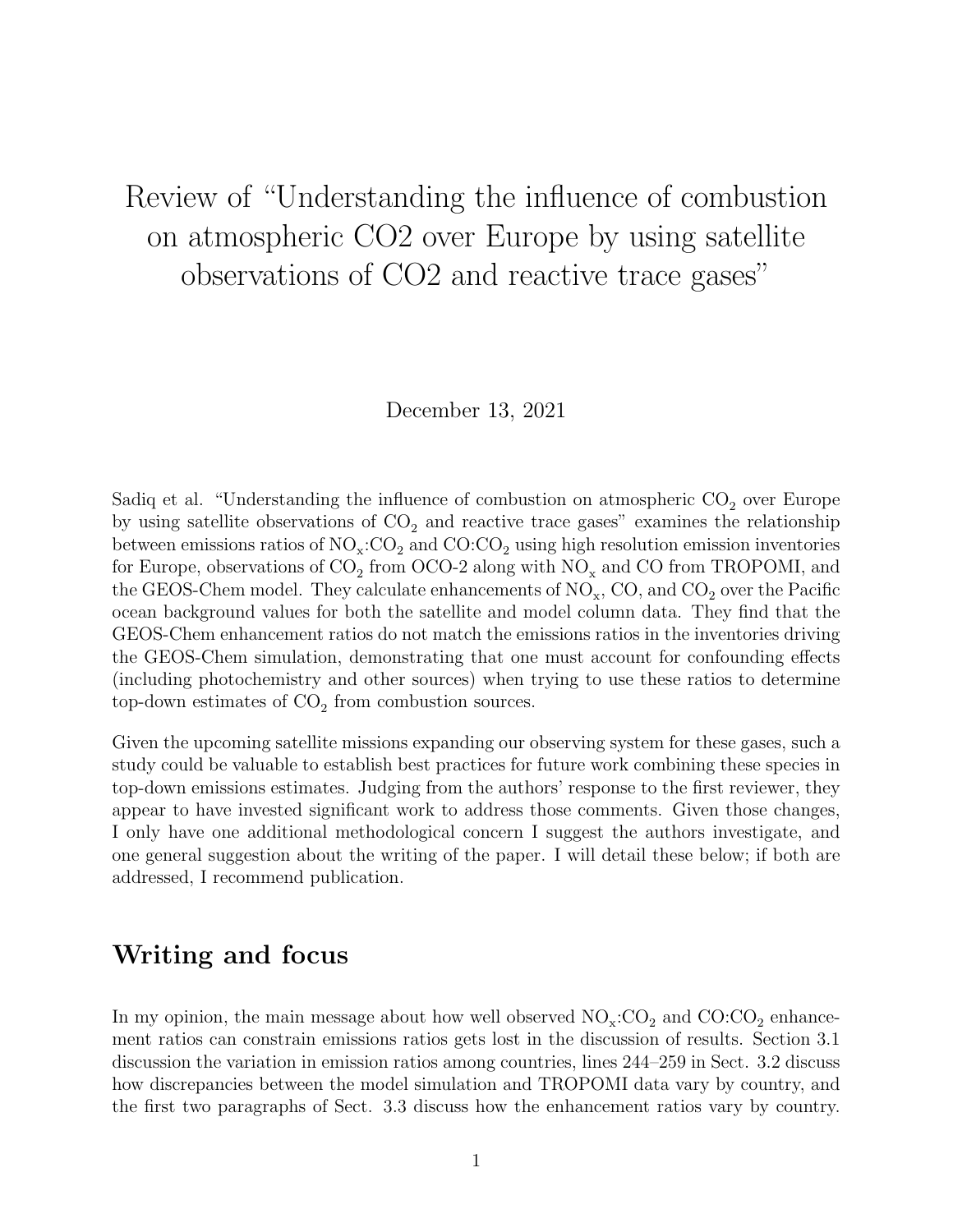While I understand that this is meant to guide the reader through the data, the emphasis on understanding differences between countries gave me the impression that the authors' were trying to identify errors in the inventory's emission ratios, rather than test the ability of satellite-observed enhancement ratios to constrain emissions based on emission ratios.

The discussion of the relationship between the enhancement and emissions ratios does not begin until the third paragraph of Sect. 3.3, and then only consists of three paragraphs outside of the concluding remarks. This seems like a very small portion of the manuscript devoted to its main point. Additionally, this section does not explore the question of how to best use  $NO<sub>2</sub>$  and CO measurements to constrain  $CO<sub>2</sub>$  emissions in much depth.

My suggestion is to reorganize the paper and expand the discussion of how to best use obseved  $NO_x$ : $CO_2$  and  $CO$ : $CO_2$  ratios to constrain  $CO_2$  emissions. One option would be to make Sect. 3 the comparison of the GEOS-Chem simulations with observations (including the new comparisons to in situ), making clear that the purpose of the comparison is to validate the model for the next section. Then a new Sect. 4 would become a more detailed discussion of the best approach for combining  $NO_x$ , CO, and  $CO_2$  observations. A possible avenue to expand this discussion would be to compare  $\mathrm{CO}_2$  emissions that would be derived by different methods that previous work (such as the papers cited on lines 47–48 of the introduction) in order to quantify the error introduced by e.g. not accounting for photochemistry. Other approaches could also be interesting, but it is important that the discussion provide concrete suggestions for how to improve the synergistic use of  $\mathrm{NO_x}$ , CO, and  $\mathrm{CO}_2$  measurements and place those improvements in the context of previous work.

## Choice of background

My primary methological concern is the choice of the Pacific Ocean as the background sector when calculating the column enhancements. While I understand that the Pacific Ocean is often used to calculate a global background, given the prevailing winds, does not air mostly come into Europe from the east, thus making the Atlantic a more obvious background for this study? That way any influence of North America emissions would be directly accounted for.

More generally, I'm not convinced that a single curtain background like this is sufficient to resolve differences in emissions on a sub-continental scale. While it will certainly work for areas on the upwind shore, enhancements for cities or countries more inland would need to use a background that accounts for upwind emissions between them and the ocean. To illustrate this, I did a quick 1D calculation (Fig. [R1\)](#page-3-0) where  $CO_2$  emissions are constant, but CO emissions are higher in the middle five boxes. For simplicity, CO is assumed to have no chemical loss on this timescale. When using cell 0 (the left boundary condition, with mixing ratio  $= 0$  for both species) as the background, the first five boxes' enhancement ratios (blue line, bottom panel) match their emission ratios (top panel), but the middle five boxes' enhancement ratios are too low. Using box 5 as the background (red line) fixes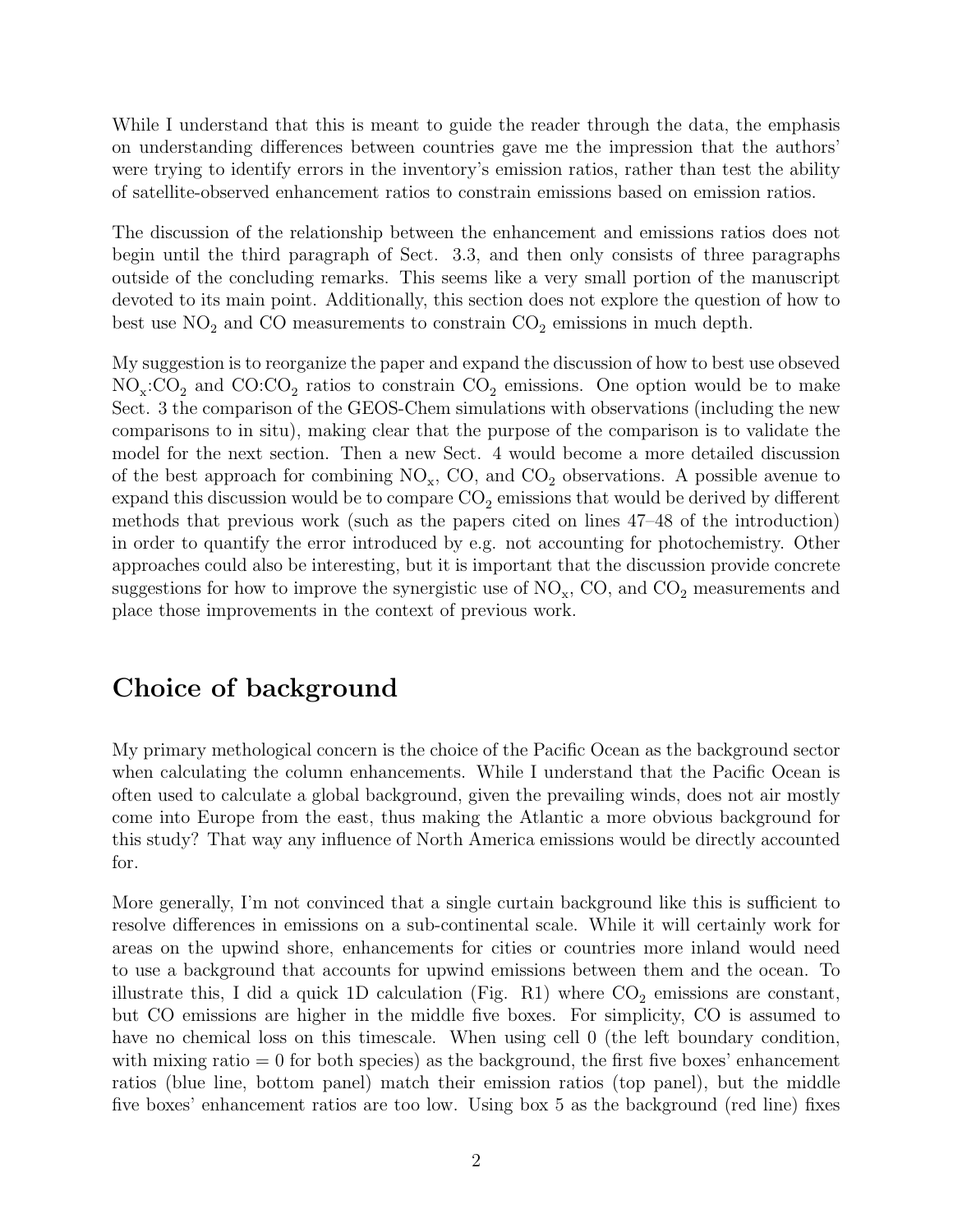that. While this is a deliberate exaggeration of the variation in  $CO:CO<sub>2</sub>$  emission ratios, it demonstrates how using the same background for the whole continent will obscure differences in emissions ratios.

I recognize that there are technical difficulties in defining a unique background for each region. However, it would be helpful to at least see a discussion of this effect, and ideally some quantification of how much error it introduces in the enhancement ratios.

## Minor comments

First I will give comments on the original manuscript.

- Like the first reviewer, I would also like to see more explanation of how the  $\mathrm{CO}_2$  GEOS-Chem simulation was handled. Did you actually run two simulations, one with the full chemistry mode and one using the  $CO<sub>2</sub>$  mode?
- Line 222: "the oxidation of anthropogenic VOCs dominates over biogenic" the cited references seem to point to biogenic dominating (Palmer et al. 2003 says this is true for urban environments only in the introduction, Abbot et al. 2003 and Fu et al. 2007b both mention isoprene dominating in North America.) Perhaps this needs qualified?
- Line 260: I'm not convinced that it is solely CO's longer lifetime that lead to the smaller bias. If the emissions were biased, the columns would still be biased. It also implies that CO is more affected by your boundary conditions. However, I do agree that the longer lifetime means errors in chemistry won't affect the CO bias as much.
- Line 312: the argument that the negative correlation between the  $NO<sub>2</sub>:CO<sub>2</sub>$  enhancement and emissions ratios is an interesting hypothesis, but it would really depend on the chemical regime. Since the authors included new analysis in the response to reviewer 1, this seems to be less important. However, if this conclusion is still in the revised paper, I recommend checking that instantaneous lifetime  $(NO_x / loss(NO_x))$  is negatively correlated with  $NO_x$  concentration in the GEOS-Chem simulation to confirm that the model is in the regime where larger emissions lead to more loss.
- Line 326: another reason for the smaller variation in the  $\Delta CO: \Delta CO_2$  ratio than the emissions ratio could be the choice of background; as my Fig. [R1](#page-3-0) shows, in the simple 1D case, using a fixed background will damp the response of the enhancement ratio to changes in emissions ratio.

Since the authors have already responded to the first review and included descriptions of some significant changes, I will include some comments on those changes here.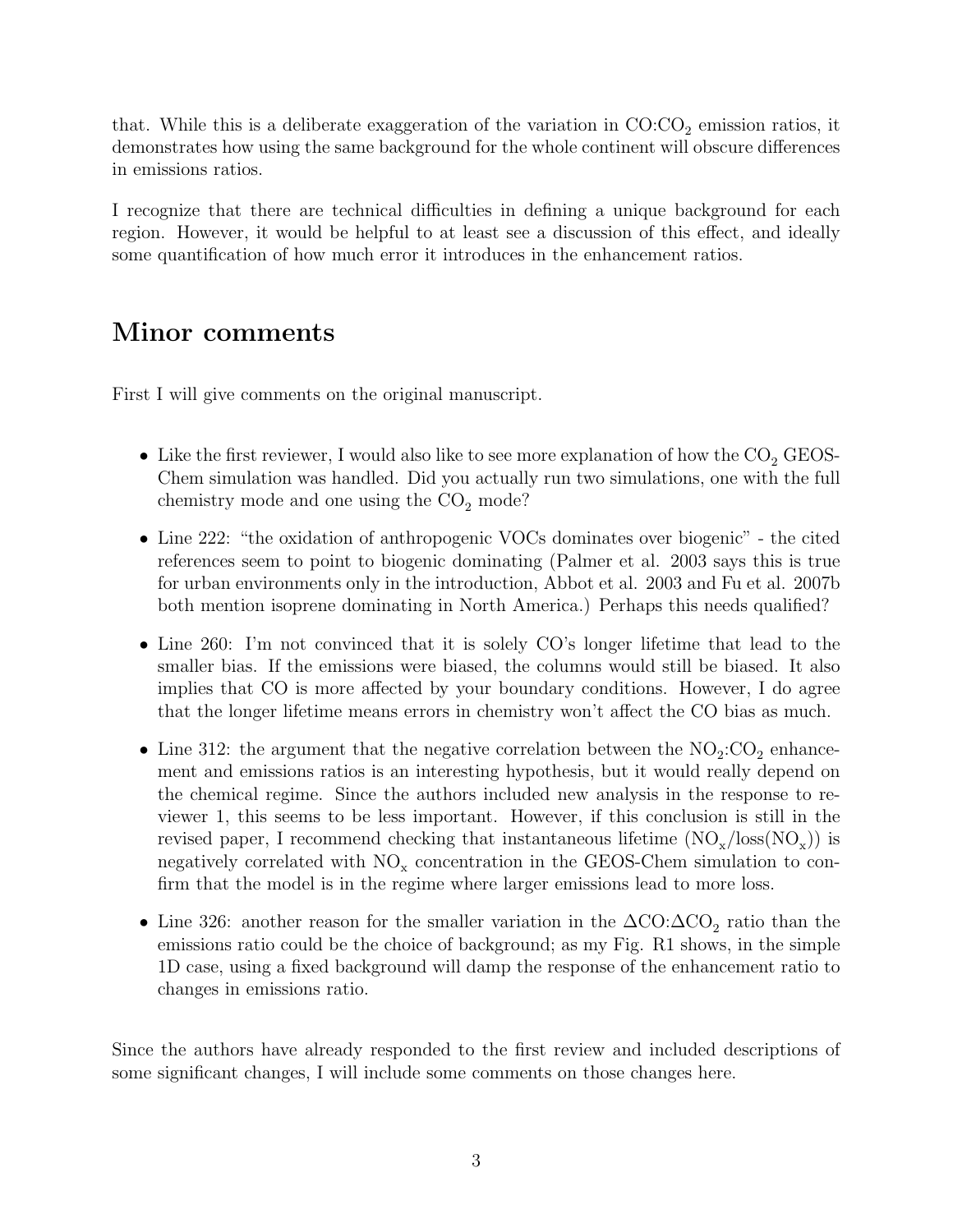

<span id="page-3-0"></span>Figure R1: Simple model example of background selection on enhancement ratios. Top: emissions of  $CO$  and  $CO<sub>2</sub>$  in each grid cell. Middle: mixing ratios at steady state, assuming left-to-right transport and open boundary conditions. Bottom: enhancement ratios calculated using difference grid cells as the background. Each grid cell is 200 km so that five grid cells is roughly the width of France.